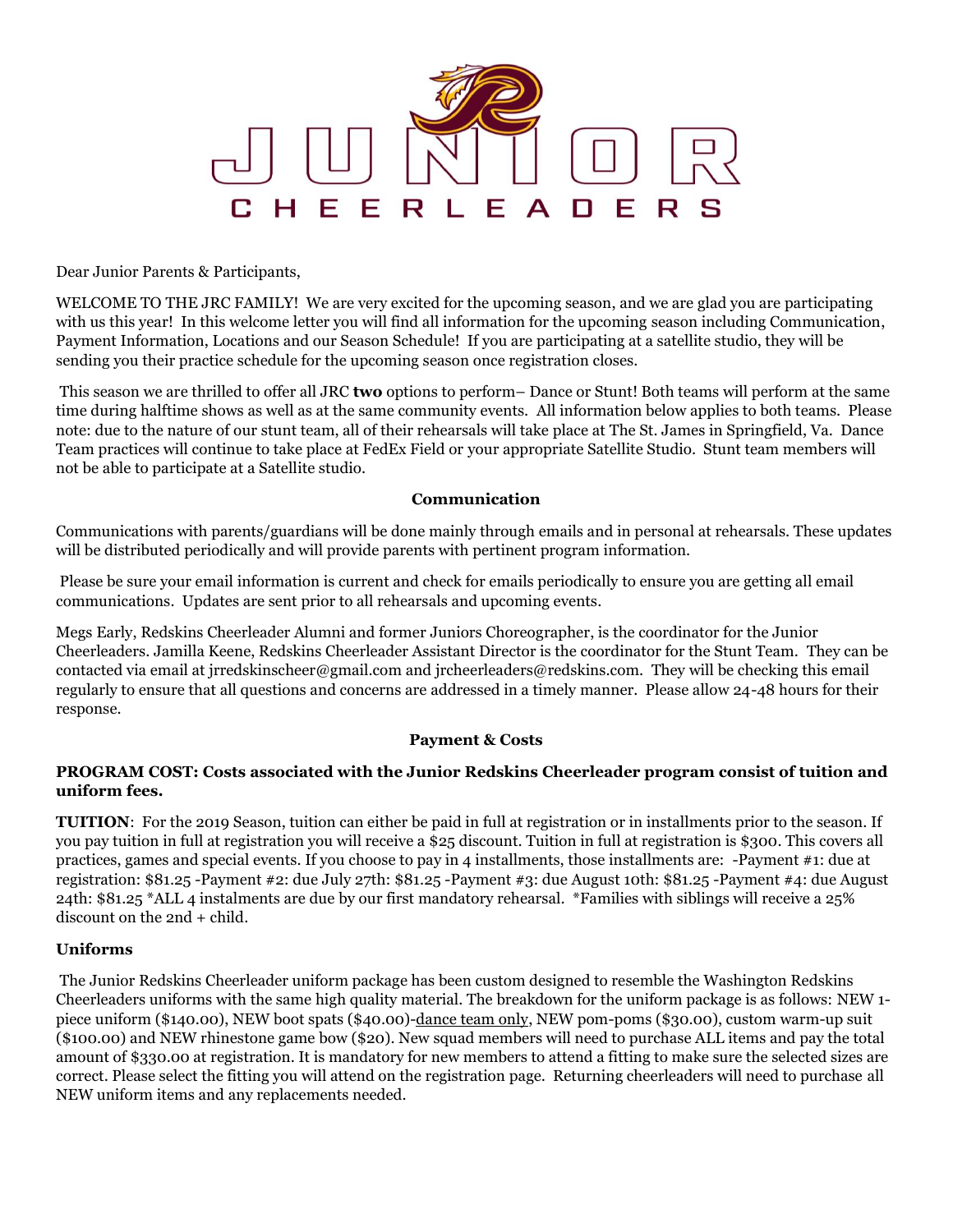# **Uniform Fittings**

ALL of our JRC Uniform pieces are made to order and MAY NOT be exchanged or returned. ALL JRC Members MUST attend a fitting to ensure proper fit. If attending Cheer or Dance Camps, you may be fitted during a camp day and do not have to attend a separate fitting. During registration, please select which fitting date you will attend(or camp attendee).

-Saturday, July 13th 12pm-12:45pm @FedEx Field

-Sunday, July 14th 12pm-1pm @The St. James in Springfield, VA

-Thursday, July 18th 5:30-6:30pm @FedEx Field

### **FedExField (FXF) Site Information – Dance Team Only**

Participants on the Dance Team at the FedExField location will practice in age groups. All practices, except marked as mandatory practices and those marked otherwise, will be held inside the dance studio. The age groups and practice times are as follows:

Angels (5–8 years of age) 9:00am - 10:15am

Juniors (9-11 years of age) 10:15am – 11:30am

Seniors (12-17 years of age) 10:15am – 11:30am \* If FedEx Field is your home practice location, please see the above schedule. Based on your cheerleader's age, this will be your scheduled time.\*\*

### **Mandatory Practices – Dance AND Stunt Teams**

Prior to each performance ALL cheerleaders (DANCE AND STUNT) must report to Redskins Park in Ashburn, Va for a mandatory practice. These practices will ensure that all groups are prepared. Ashburn Park provides an exact replica so all JRC will know their spacing on the field. All participants must attend the mandatory practice to participate in the game day performance. NO EXCEPTIONS!

## **Satellite Studio Sites -Dance Team Only**

The Redskins organization has teamed up with select dance studios to provide you with the same quality programming for our Dance Team. The intent is to allow participants easier access to the program without traveling far distances. These Satellite Studios will provide their own practice schedule which will replace practices #1 & #2 for each game (unless noted mandatory\*). All participants, whether participating at FedEx or a Satellite Studio, will be required to attend all mandatory practices. If you wish to participate at a satellite studio, please select the location at registration and they will contact you with their practice schedule.

### **Participating satellite studio sites include\*:**

| <b>Studio Bleu Dance Center</b>                    | <b>Barton &amp; Williams School of Dance</b>    |
|----------------------------------------------------|-------------------------------------------------|
| 20660 Ashburn Road, #110 Ashburn, VA 20147         | 619 Garrisonville Rd Stafford, VA 22554         |
| www.danceashburn.com                               | www.bartonandwilliams.com                       |
| $(703)$ 729-9293                                   | $(540)$ 720-1801                                |
| Director of Education & International Programs:    | Owner: Teresa Barton & Jan Williams             |
| Leslie Dorman                                      | <b>JRC Contact: Megs Early</b>                  |
| <b>Dance Artistry</b>                              | <b>School of Dance Arts</b>                     |
| 4221 Pleasant Valley Road Virginia Beach, VA 23464 | 7223 Stonewall Parkway Mechanicsville, VA 23111 |
| www.danceartistryunlimited.com                     | https://www.schoolofdancearts.biz/              |
| $(757)$ 368-5711                                   | $(804)$ 559-6786                                |
| Director: Sonya McGee                              | Director: Valarie Simpson                       |

\* Participating studios are subject to change at any time.